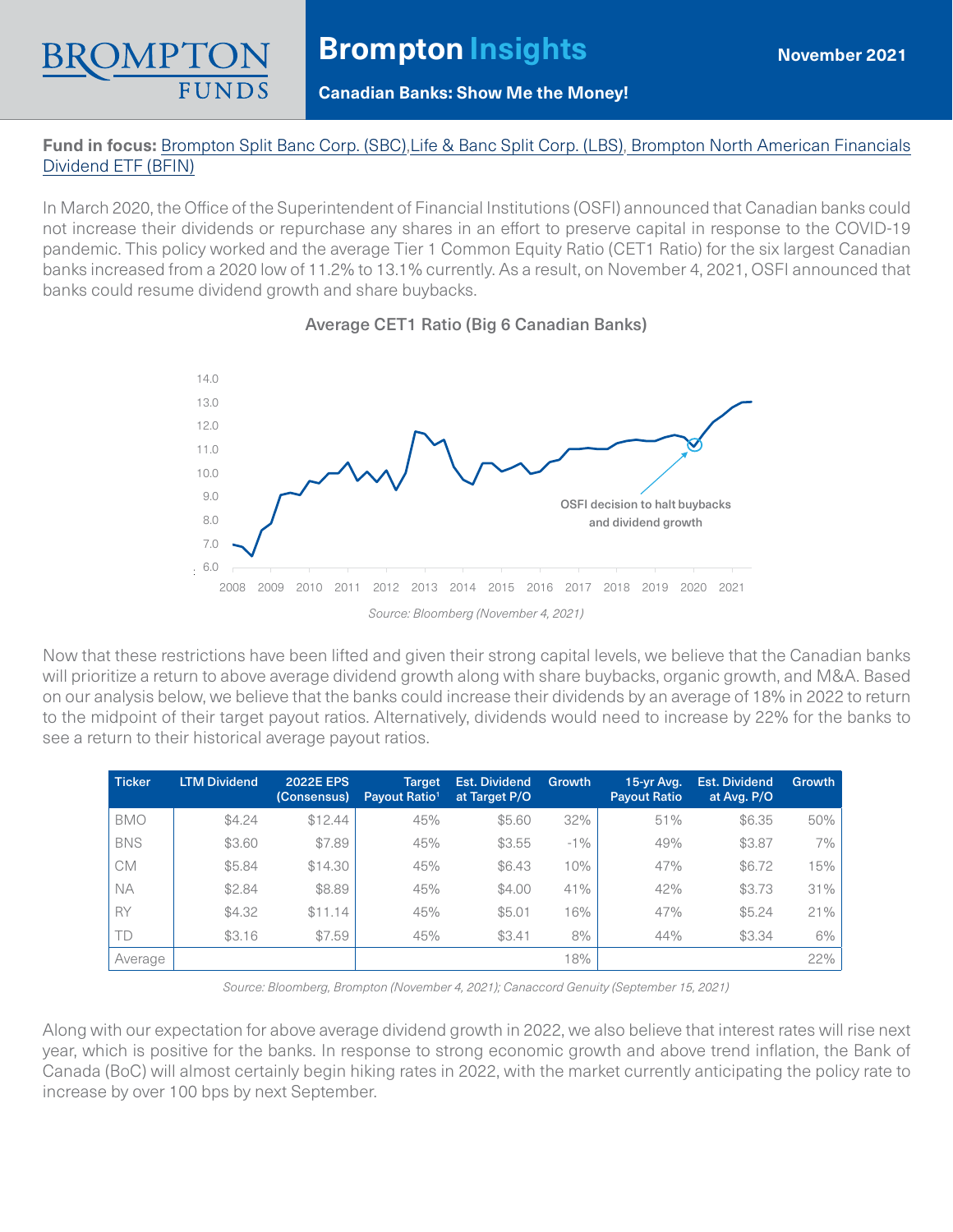#### BoC Implied Policy Rate (%)



In addition to above average dividend growth and rising rates, we also believe that there are a number of cyclical and secular tailwinds that are supportive of banks at this time, including:

- a strong economy that remains supportive of loan growth and capital markets activity;
- banks continue to become more efficient by cutting costs, including the rationalization of their branch networks and focusing on digital offerings; and
- banks remain cheap, trading at a discount of 28% to the TSX.<sup>2</sup>

Based on these factors, we believe that Canadian banks represent a compelling buying opportunity for investors at this time.

## Brompton's Approach

At Brompton, we have decades of experience investing in Financials and have several products that investors can use to get exposure to the banks, including split share funds that provide leveraged exposure to the banks, and ETFs. The following Brompton funds all trade on the TSX and focus specifically on Financials:

|                                                           |               |                          | <b>Annual Compound Returns4</b> |        |        |         |                   |
|-----------------------------------------------------------|---------------|--------------------------|---------------------------------|--------|--------|---------|-------------------|
| <b>Ticker</b>                                             | <b>Ticker</b> | Dstrb, Rate <sup>3</sup> | $1-Yr$                          | $3-Yr$ | $5-Yr$ | $10-Yr$ | S.I. <sup>5</sup> |
| Brompton Split Banc Corp.                                 | <b>SBC</b>    | 7.7%                     | 123.3%                          | 21.6%  | 17.9%  | 17.8%   | 12.7%             |
| Life & Banc Split Corp.                                   | <b>LBS</b>    | 12.1%                    | 156.5%                          | 25.3%  | 17.5%  | 20.3%   | 11.3%             |
| <b>Brompton North American</b><br>Financials Dividend ETF | <b>BFIN</b>   | $3.9\%$                  | 62.2%                           | 15.5%  |        | ×.      | 14.1%             |